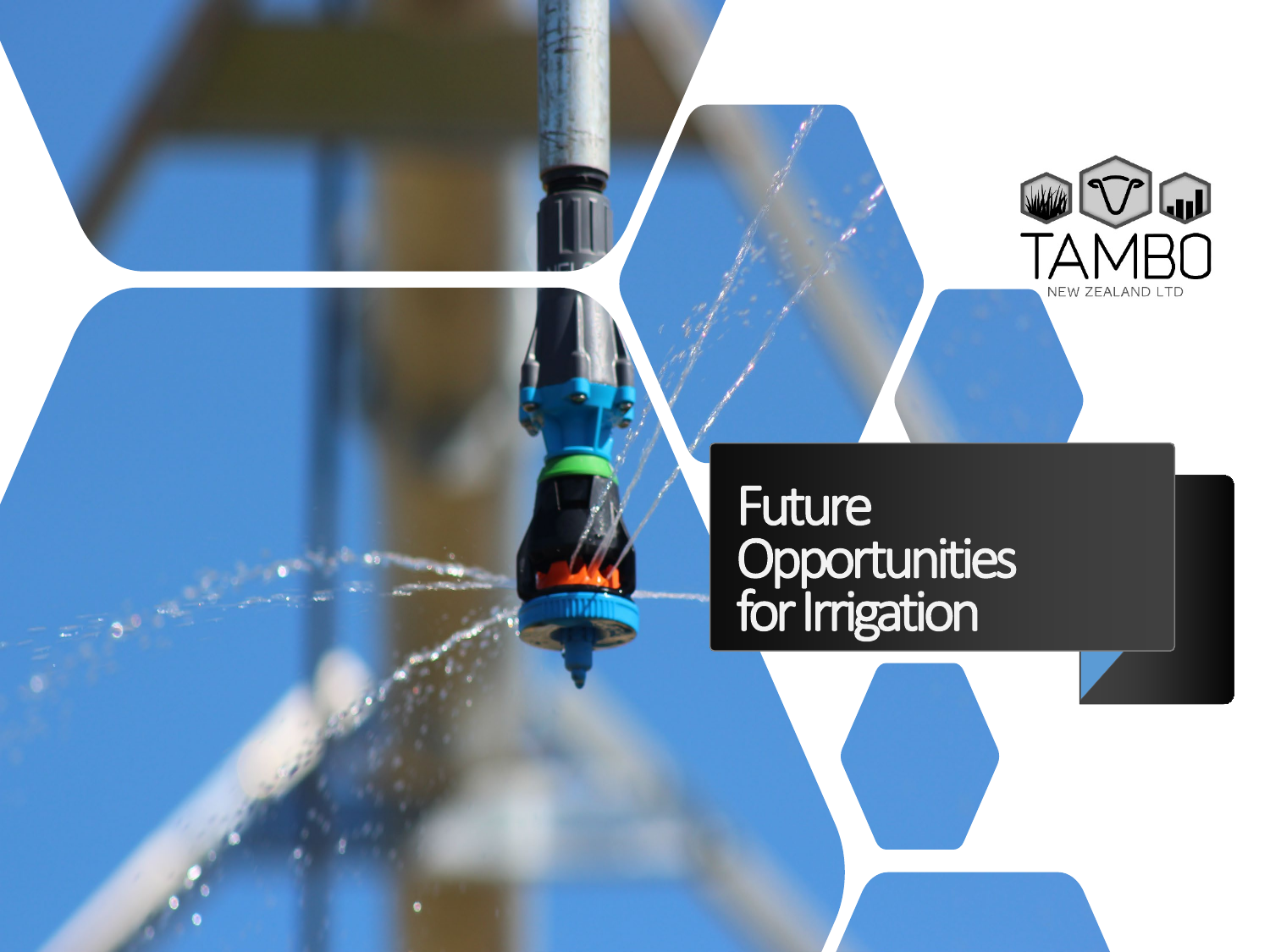## **Participate**

- < 20% of the property irrigated
- **Scale current system**
- Be no worse off financially
- **IMPROVE repeatability of performance**
- **Rely on inflation and small principal payments to erode debt**
- **Positioned to take up opportunities as you see appropriate**
- **Future proof land use capability**

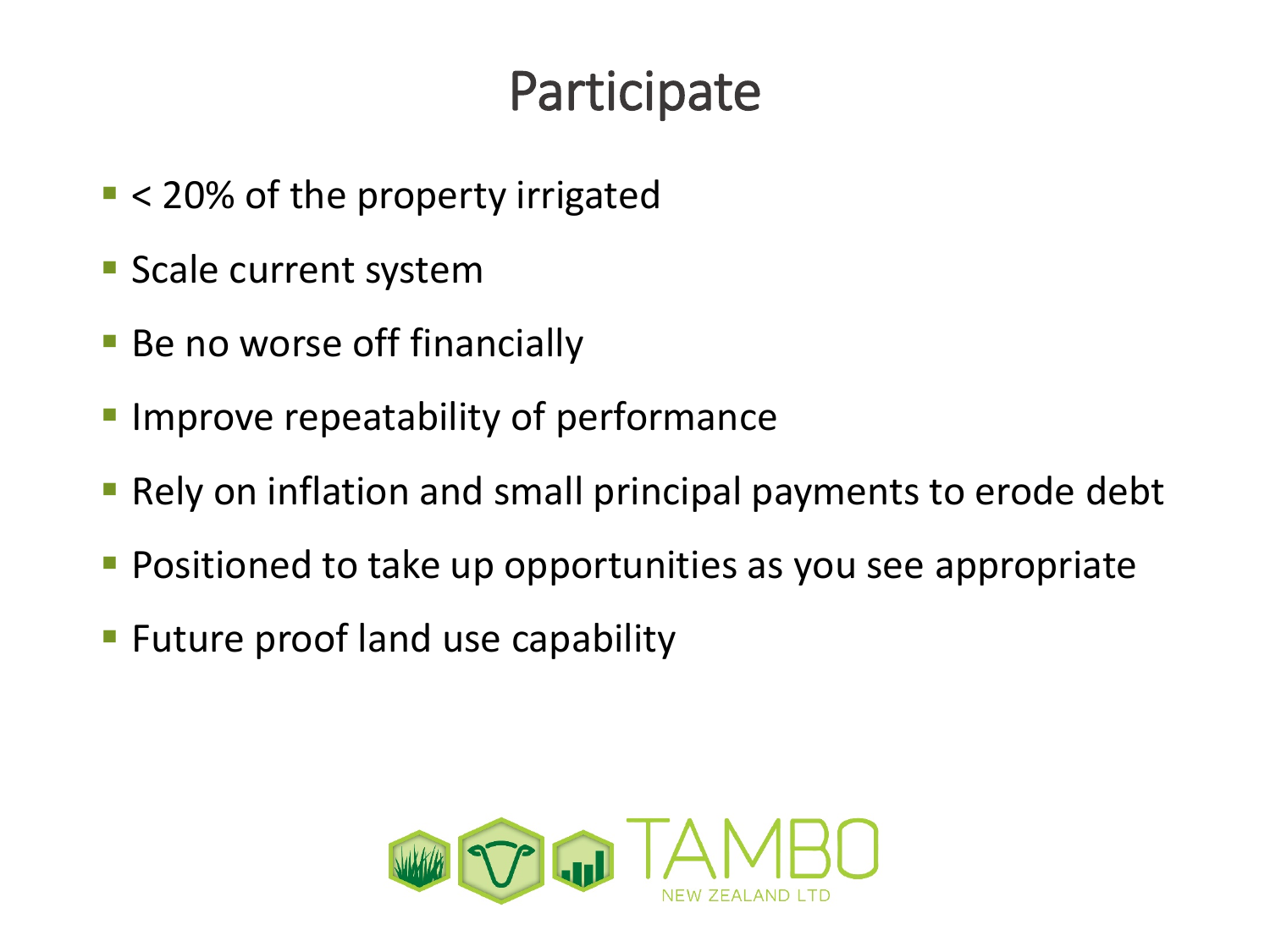# **Differentiate**

- 20 60% of the property irrigated
- **System Changes**
- Multiple enterprises of livestock finishing/crop/feed sales
- **Improve repeatability of performance**
- **Aggressive approach to new opportunities**
- **Positioned for significant growth**
- **A** strong view to the future

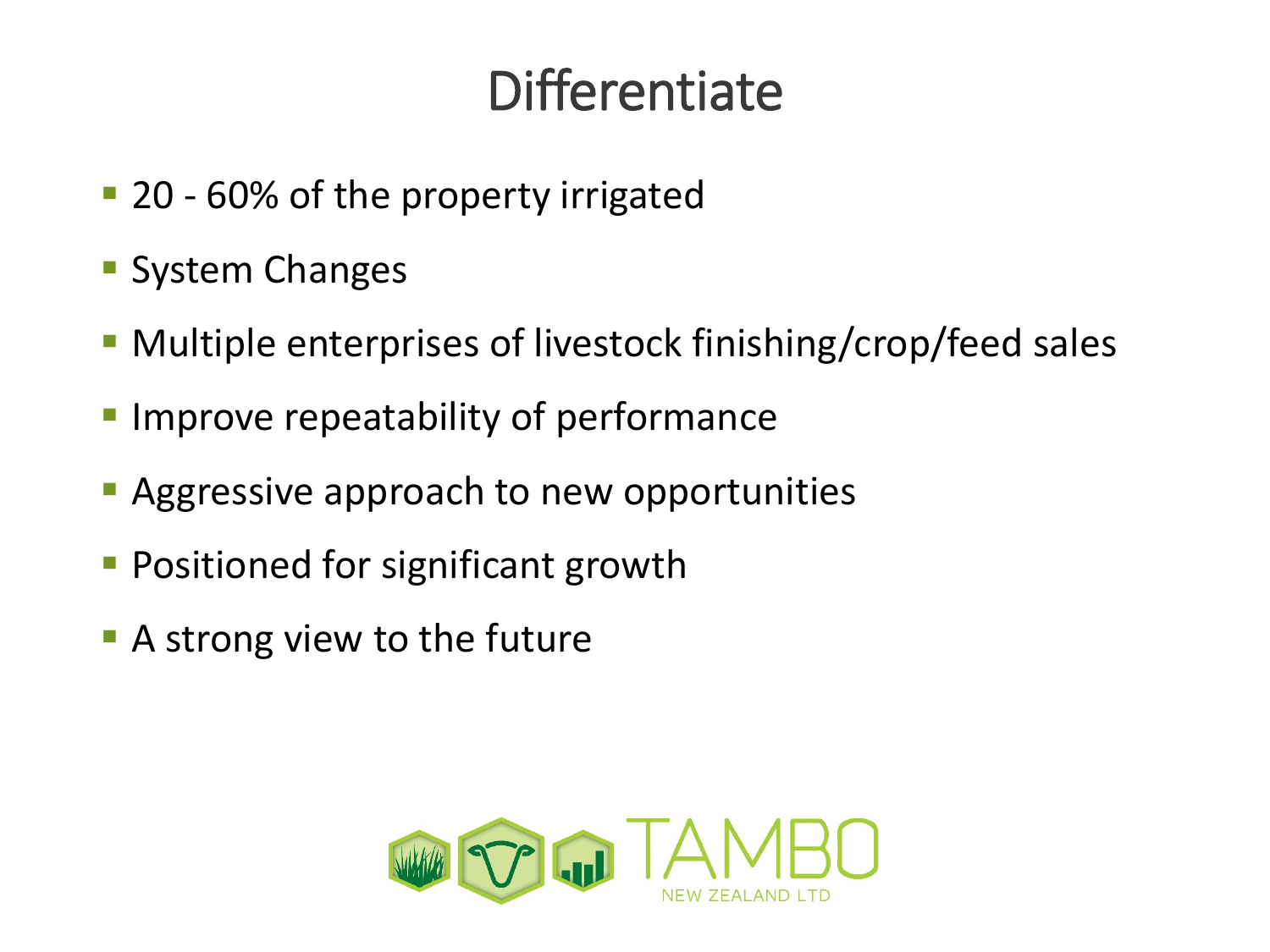#### Accelerate

- 60-100% of the property irrigated
- **Alternative land use**
- **High probability of dairy conversion or support to existing** dairy unit
- Centre Pivot suitable contour
- **Clear end goal**

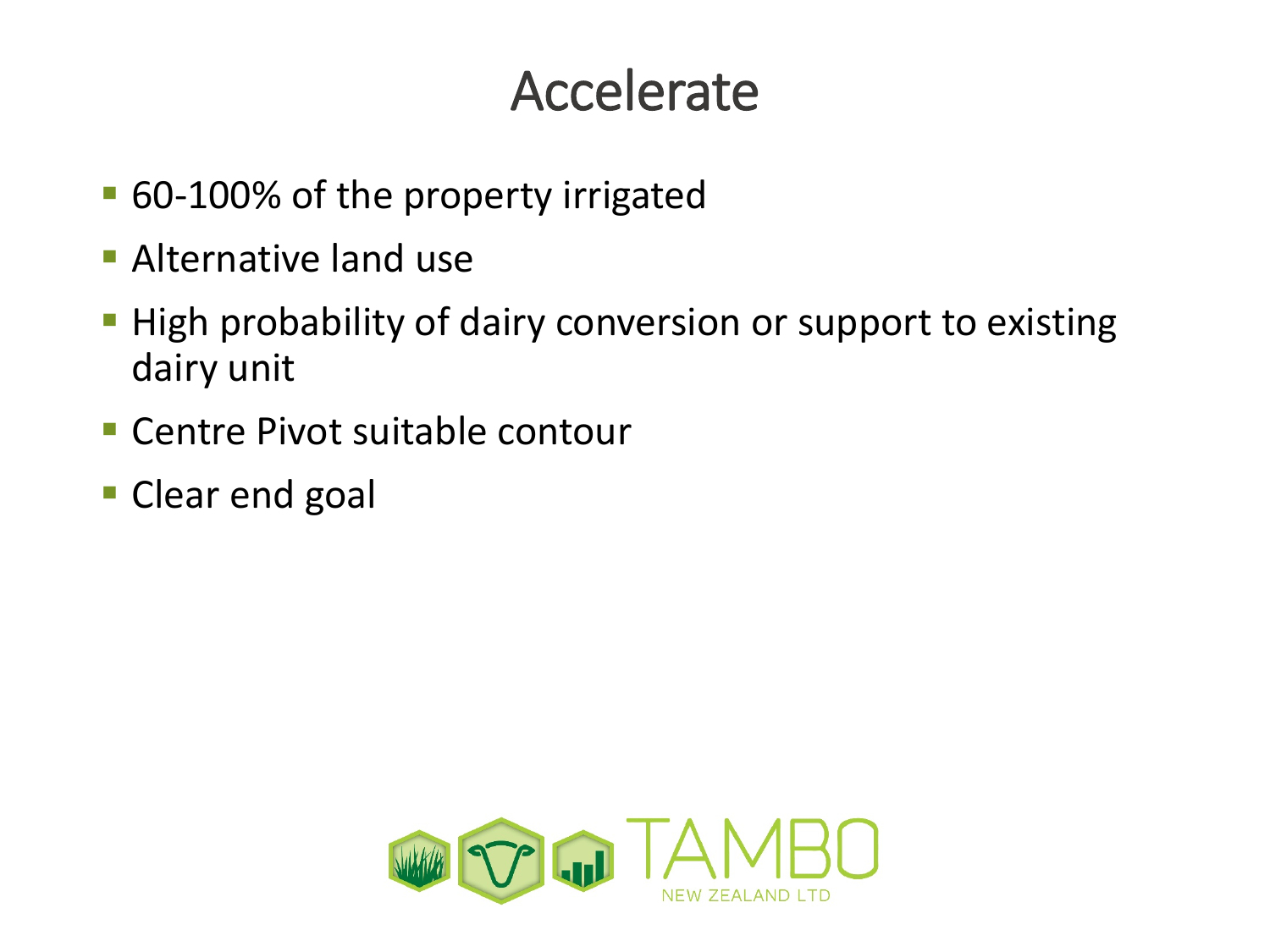### The Future

- **Will require reliable access to water**
- **Hard decisions that will require a compromise**
- Global scarcity of water will create additional options
- The importance of irrigation will not diminish, it will only grow
- Water use has evolved and will continue to
- **The world will want your water**

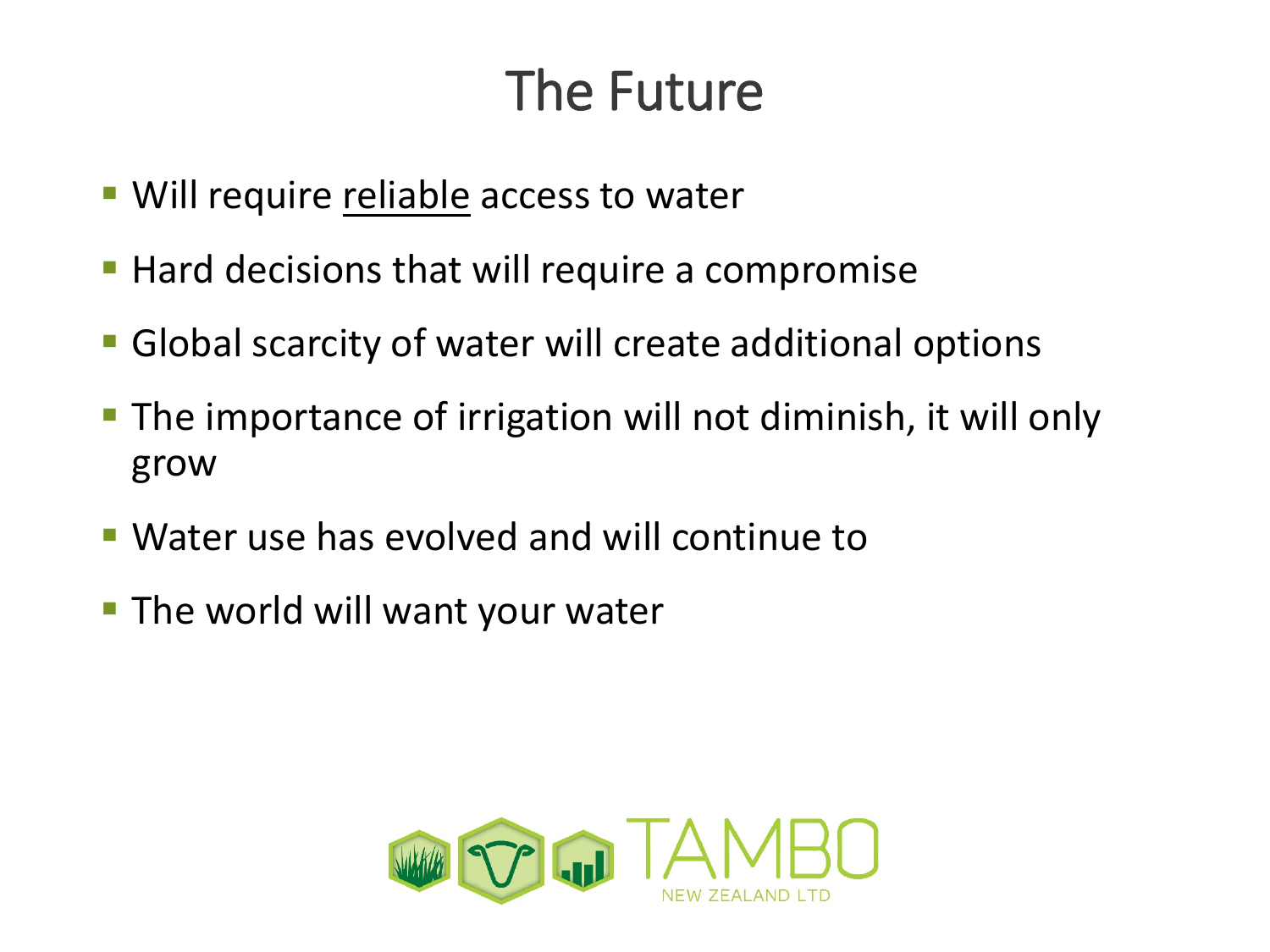#### Decision Matrix



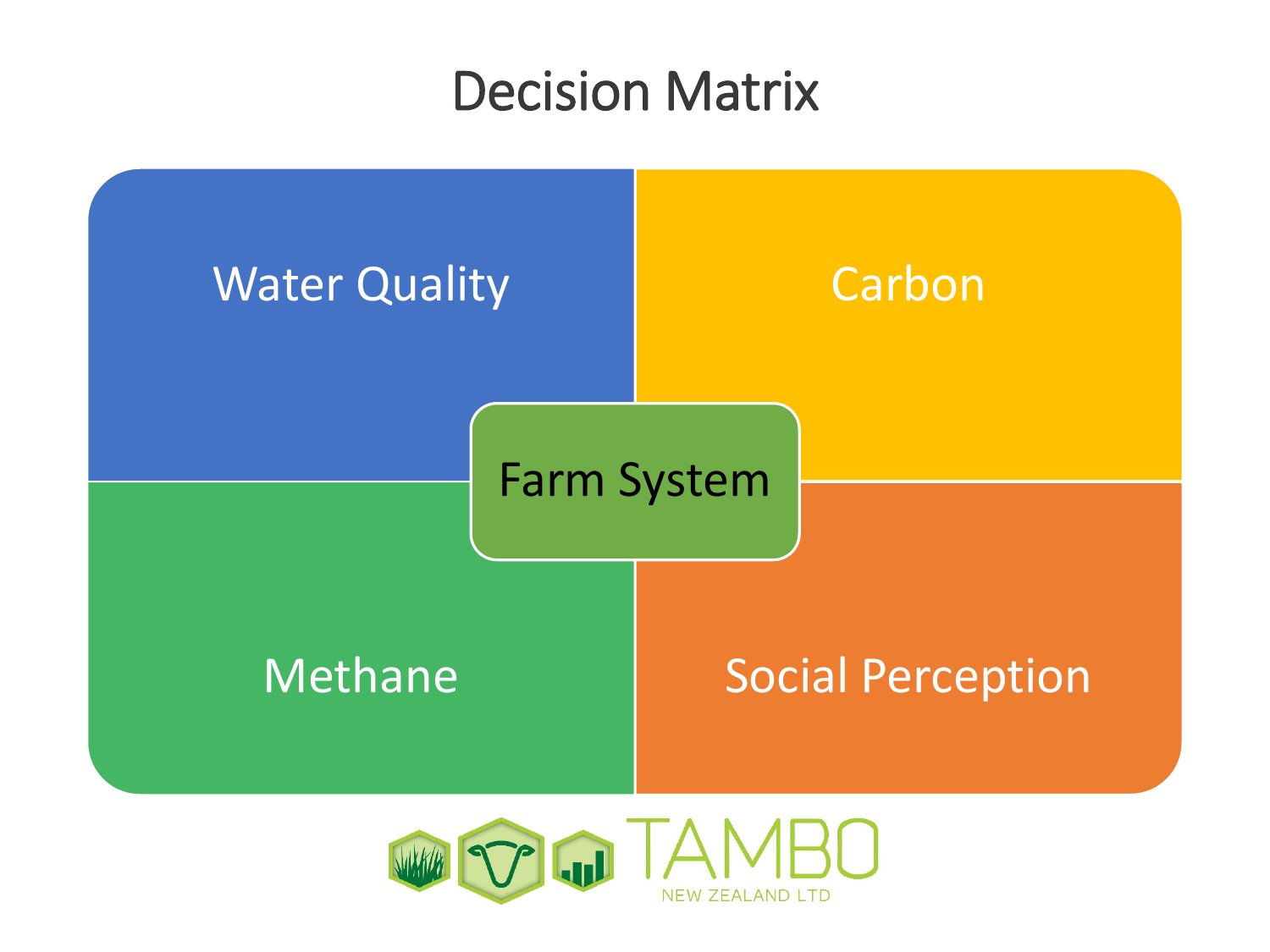## System Opportunities

- **Opportunities to diversify product mix to meet compliance** obligations
- **Diversified revenue streams**
- **Reliable productivity**
- **Filter Fresh 'out of season' supply to northern hemisphere**
- **Shift of workload/timing of events**
- **Scale up**

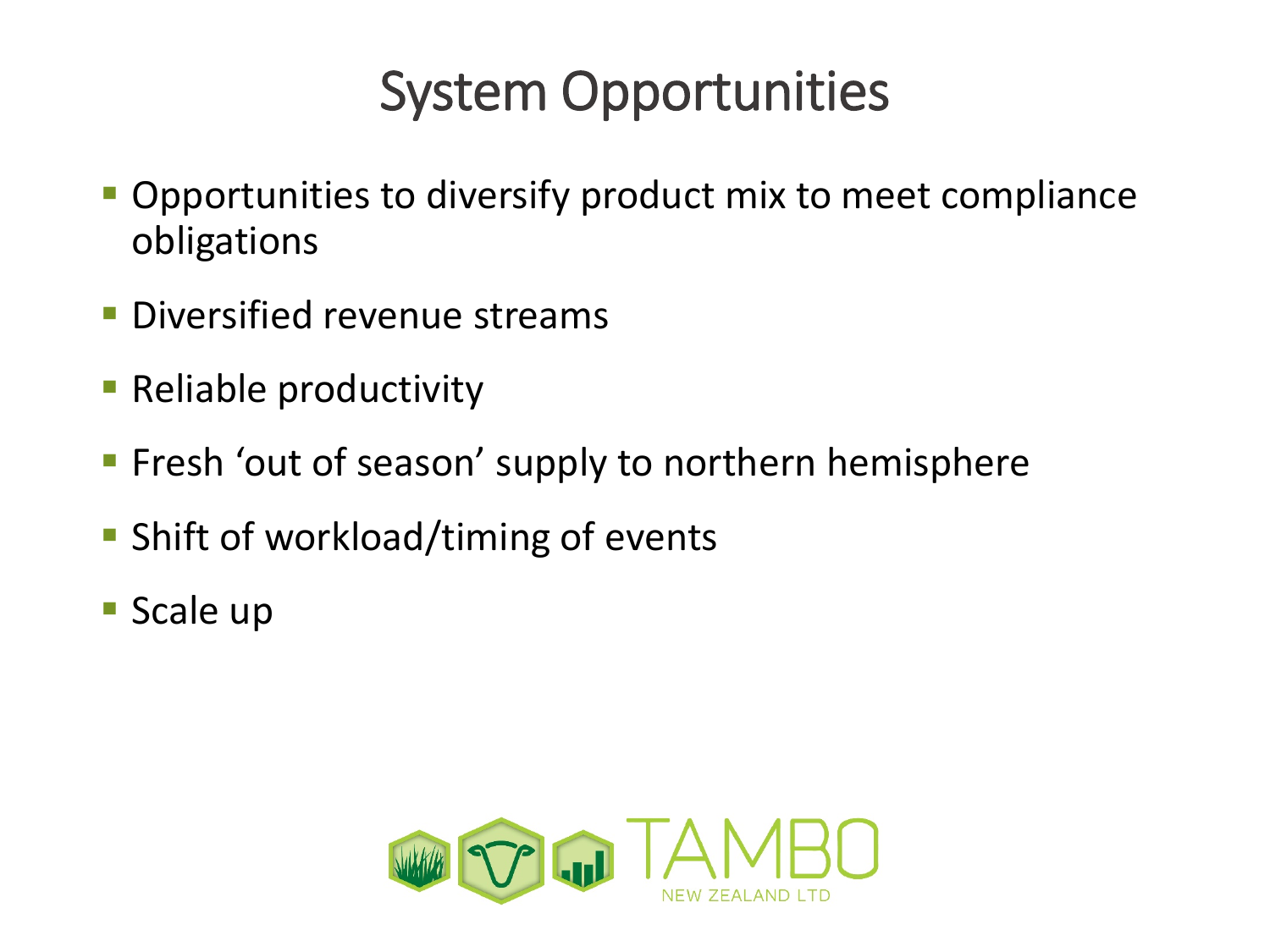# Canterbury Activity

| <b>Crop Type</b>       | <b>Estimated</b><br><b>Expenses</b> | <b>Estimated</b><br><b>Revenue</b> | <b>Gross Margin</b> | <b>Growing</b><br><b>Season</b> |
|------------------------|-------------------------------------|------------------------------------|---------------------|---------------------------------|
| <b>Marrowfat Peas</b>  | \$1,350/ha                          | \$4,000/ha                         | \$2,650/ha          | Sep-Feb                         |
| Carrot Seed            | \$6,500/ha                          | \$15,000/ha                        | \$8,500/ha          | Feb-Mar                         |
| Autumn Wheat           | \$1,850/ha                          | \$4,300/ha                         | \$2,450/ha          | Apr-Feb                         |
| <b>Spring Barley</b>   | \$1,500/ha                          | \$2,800/ha                         | \$1,300/ha          | Sep-Feb                         |
| <b>Autumn Barley</b>   | \$1,700/ha                          | \$3,500/ha                         | \$1,800/ha          | May-Feb                         |
| Clover                 | \$1,150/ha                          | \$5,400/ha                         | \$4,250/ha          | Multiple                        |
| <b>Annual Grass</b>    | $$2,100 + $900/ha$                  | \$5,000/ha                         | \$2,000/ha          | Mar-Jan                         |
| <b>Perennial Grass</b> | $$2,100 + $700/ha$                  | \$4,400/ha                         | \$1,600/ha          | Mar-Jan                         |
| <b>Sweet Corn</b>      | \$1,500 to \$2,000/ha               | \$3000/ha                          | \$1300/ha           | Nov-Apr                         |
| Potato Lease           |                                     | \$3,000/ha                         | \$3,000/ha          | Sep-Autumn                      |
| MA Cow – Kale          | \$1,000/ha                          | \$3,380/ha                         | \$2,380/ha          | Nov-Aug                         |
| MA Cow-FB              | \$2,400/ha                          | \$6,500/ha                         | \$4,100/ha          | Oct-Aug                         |

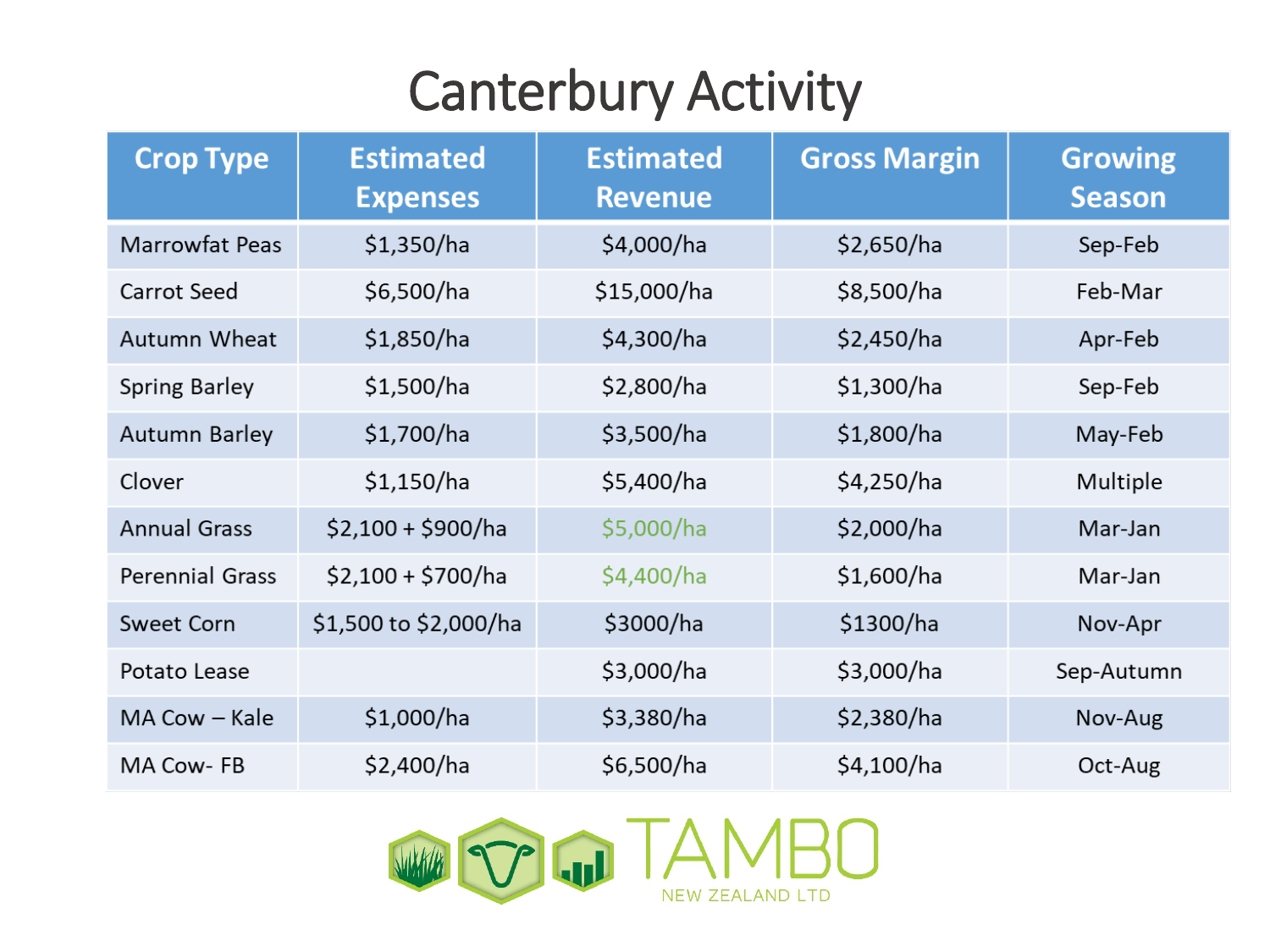## Sheep Milking

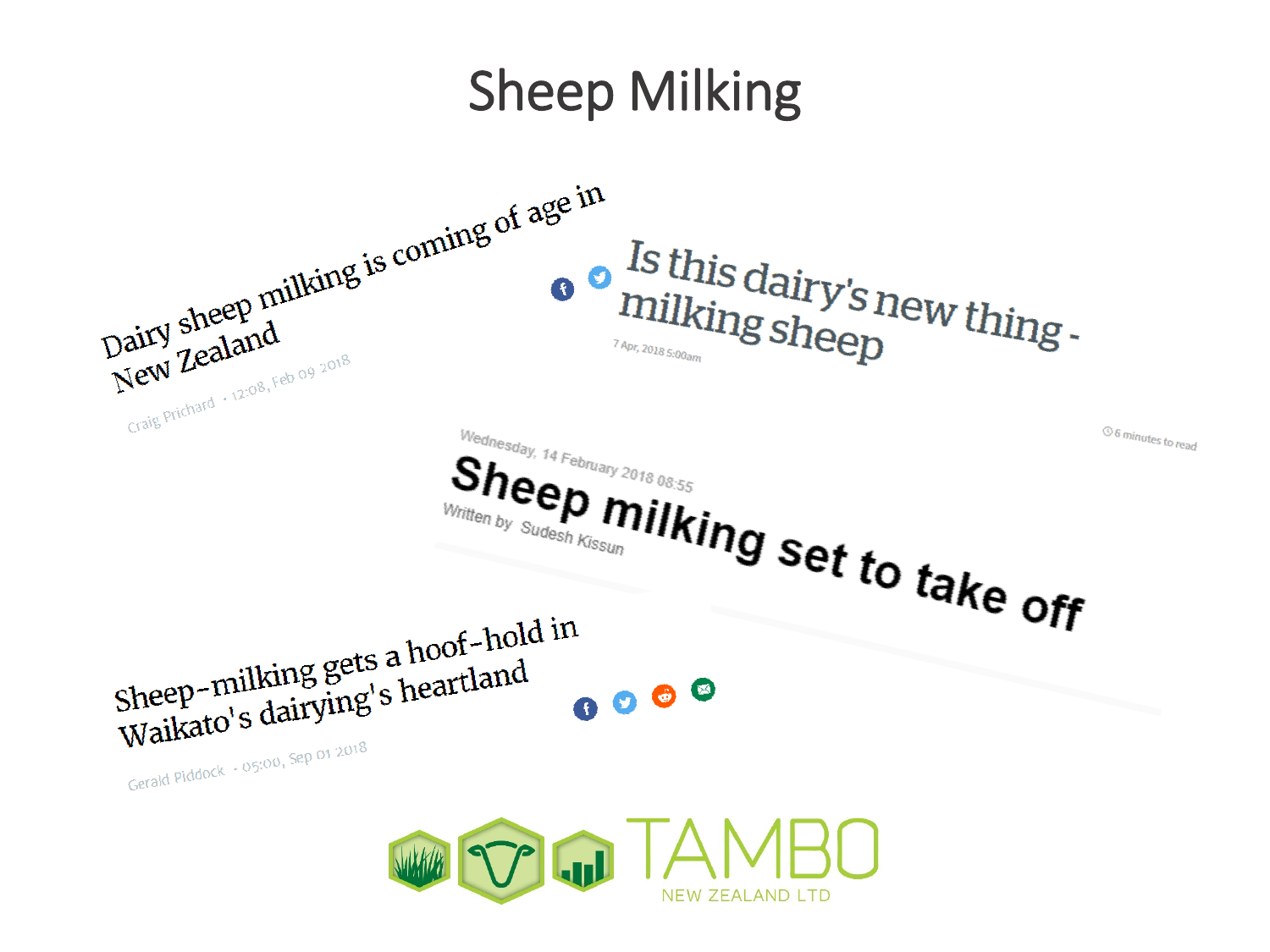#### Hemp